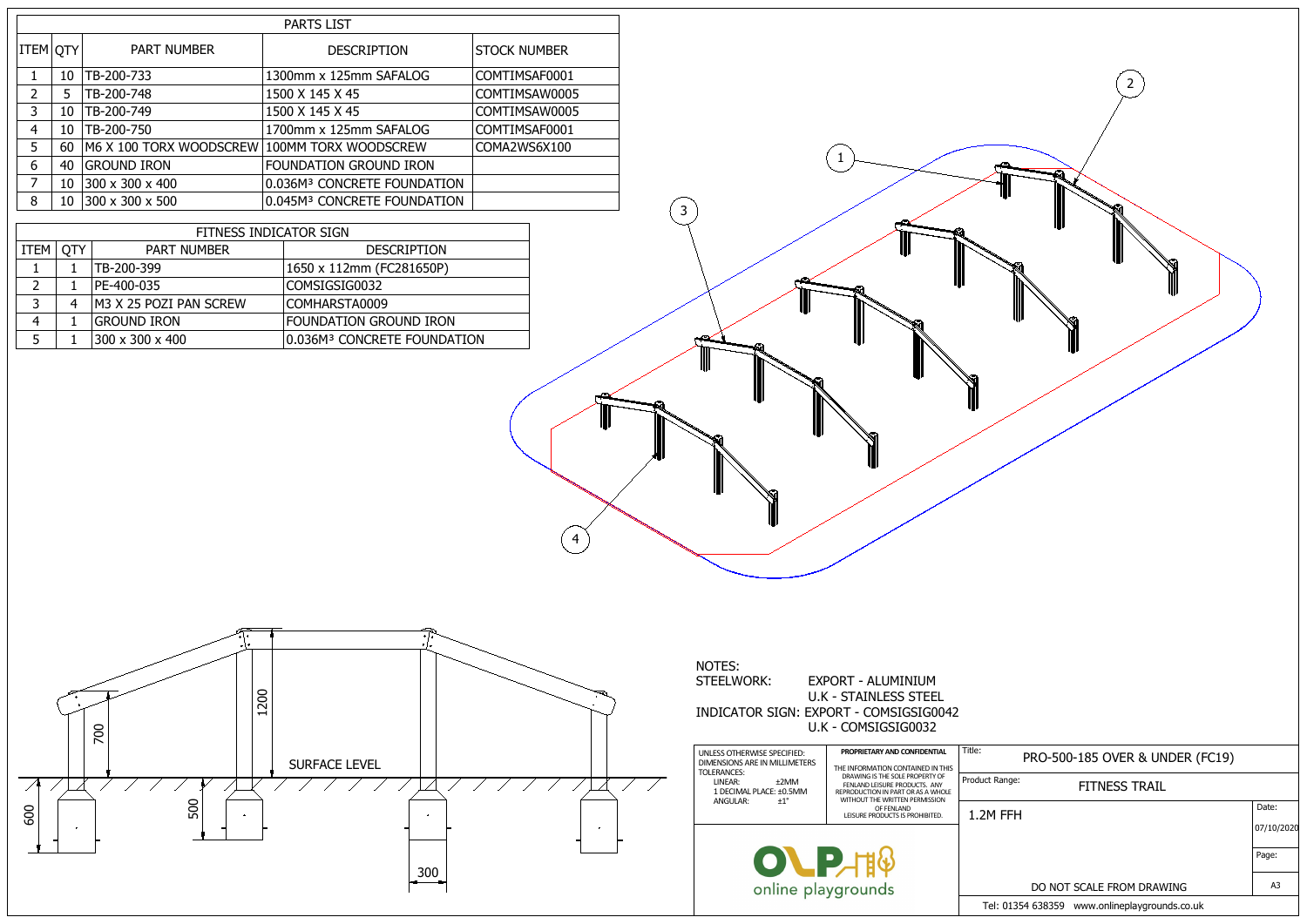|                                               | $\Box$ |                      |                                 |  |            |
|-----------------------------------------------|--------|----------------------|---------------------------------|--|------------|
|                                               |        |                      |                                 |  |            |
| 1                                             | Ц      |                      |                                 |  |            |
|                                               |        |                      |                                 |  |            |
|                                               |        |                      |                                 |  |            |
|                                               |        |                      |                                 |  |            |
|                                               | Д      |                      |                                 |  |            |
| $\Box$                                        | $\Box$ |                      |                                 |  |            |
|                                               |        |                      |                                 |  |            |
|                                               |        |                      |                                 |  |            |
| 9:                                            |        |                      | PRO-500-185 OVER & UNDER (FC19) |  |            |
| duct Range:                                   |        | <b>FITNESS TRAIL</b> |                                 |  |            |
|                                               |        |                      |                                 |  | Date:      |
|                                               |        |                      |                                 |  | 07/10/2020 |
|                                               |        |                      |                                 |  | Page:      |
| A3<br>DO NOT SCALE FROM DRAWING               |        |                      |                                 |  |            |
| Tel: 01354 638359 www.onlineplaygrounds.co.uk |        |                      |                                 |  |            |

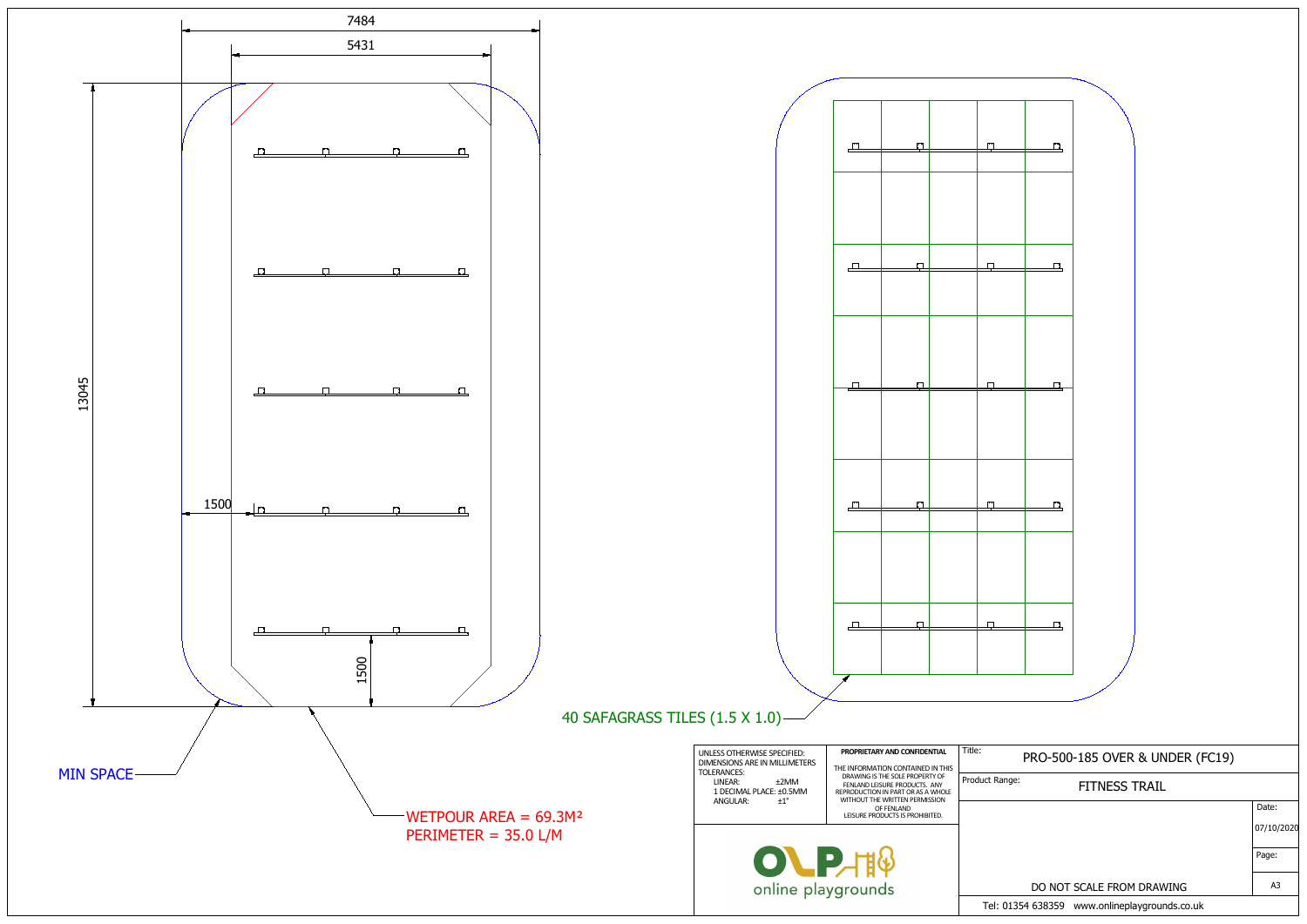| <b>DATIONS</b><br>00 DEEP                     |            |
|-----------------------------------------------|------------|
| PRO-500-185 OVER & UNDER (FC19)               |            |
| ict Range:<br><b>FITNESS TRAIL</b>            |            |
|                                               | Date:      |
|                                               | 07/10/2020 |
|                                               | Page:      |
| DO NOT SCALE FROM DRAWING                     | A3         |
| Tel: 01354 638359 www.onlineplaygrounds.co.uk |            |



ALL FOUNDATIONS 300 X 300 X 600 DEEP UNLESS OTHERWISE SPECIFIED